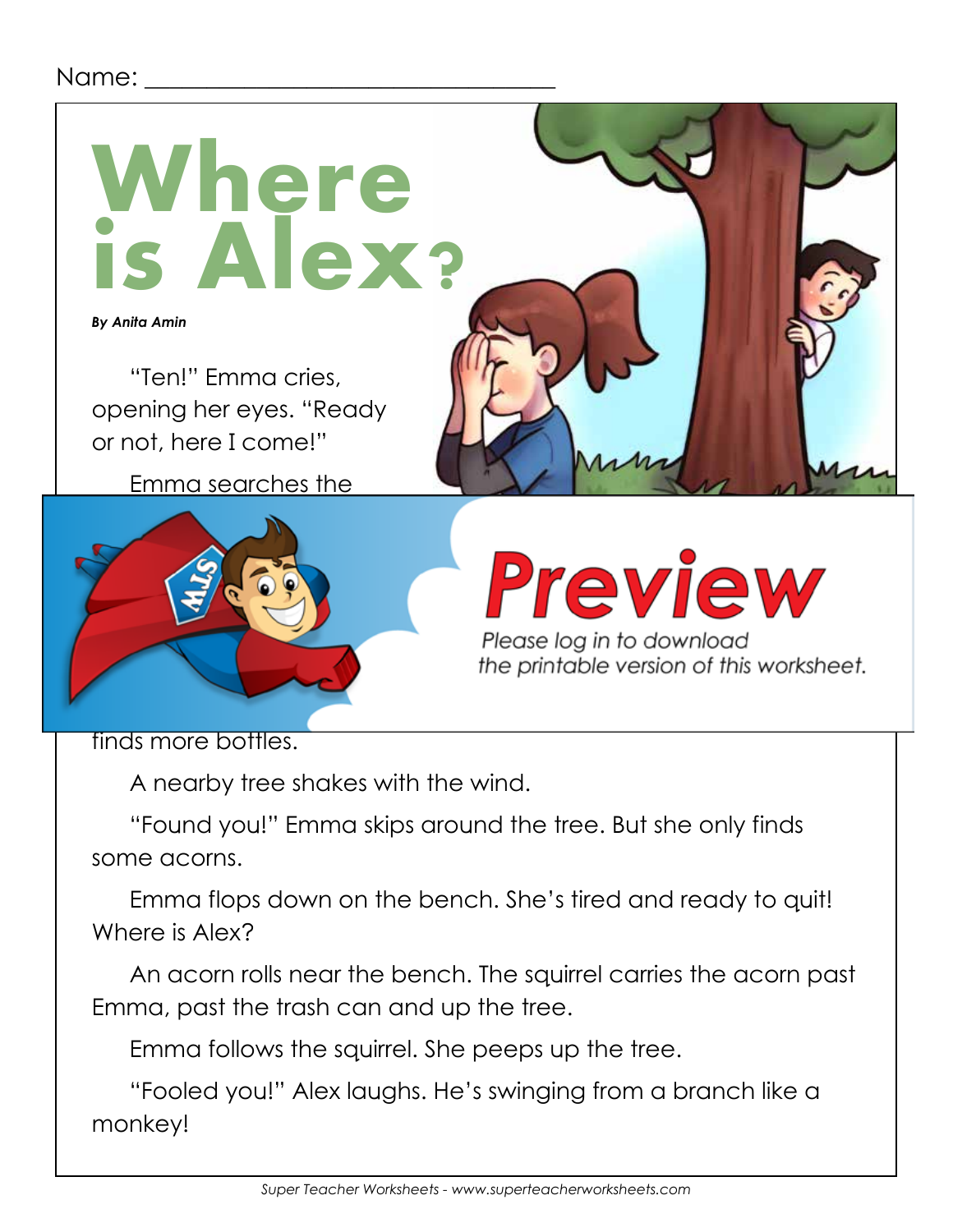### Name:

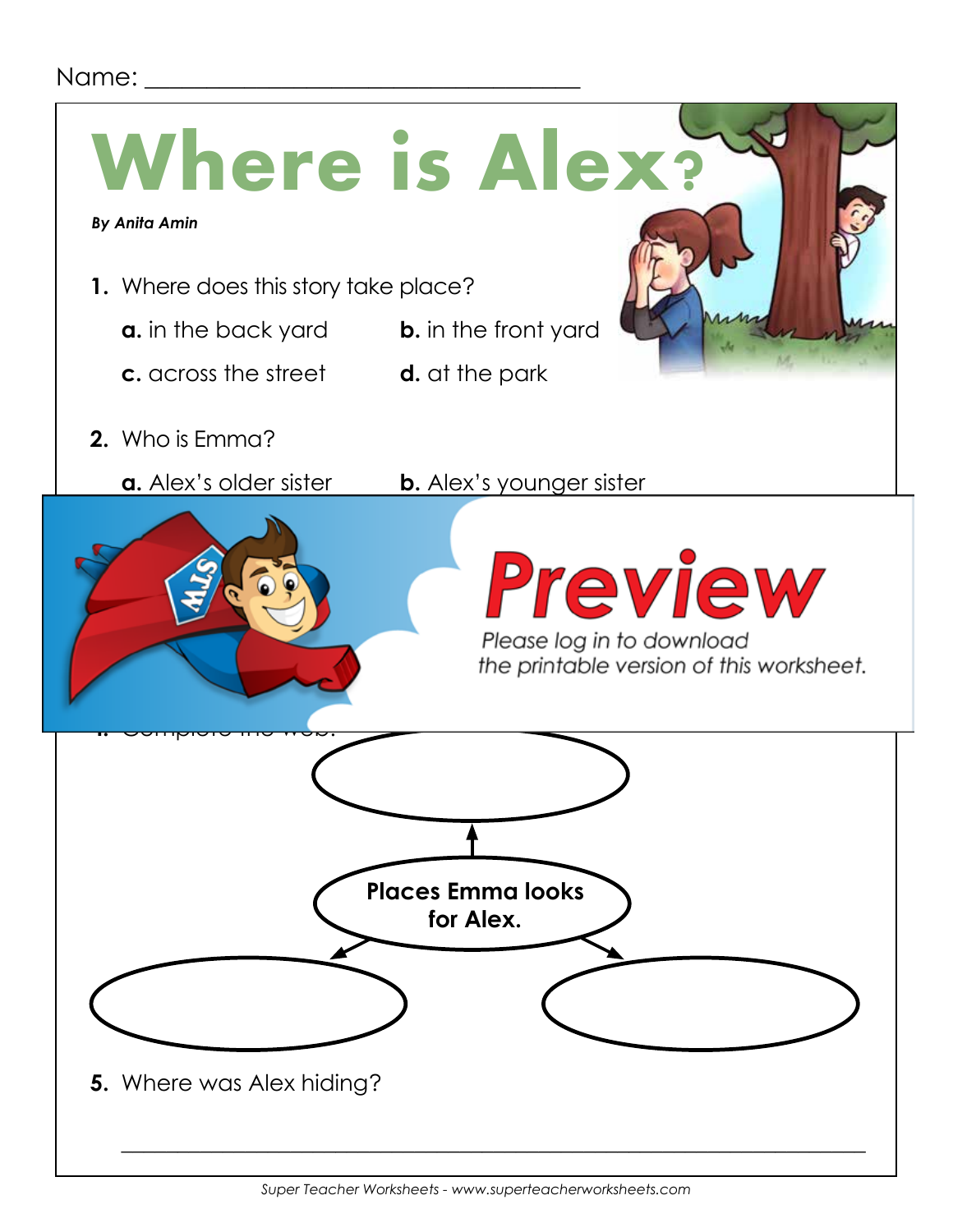#### Name:

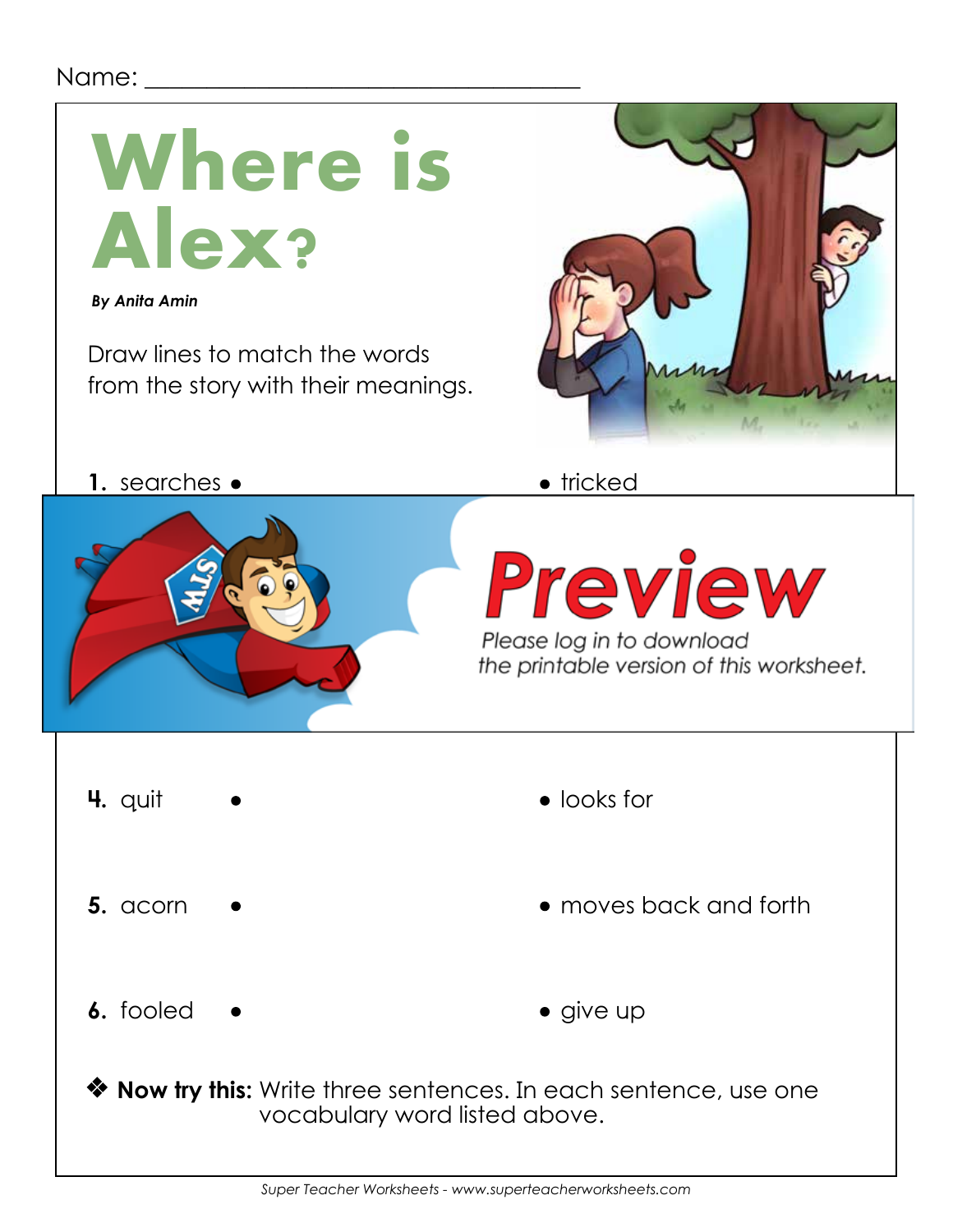### 



**By Anita Amin** 

In this story, Emma and her brother Alex are playing hide and seek in the park. Alex fools Emma by hiding high up in a tree.



Imagine you were at a park with a friend.

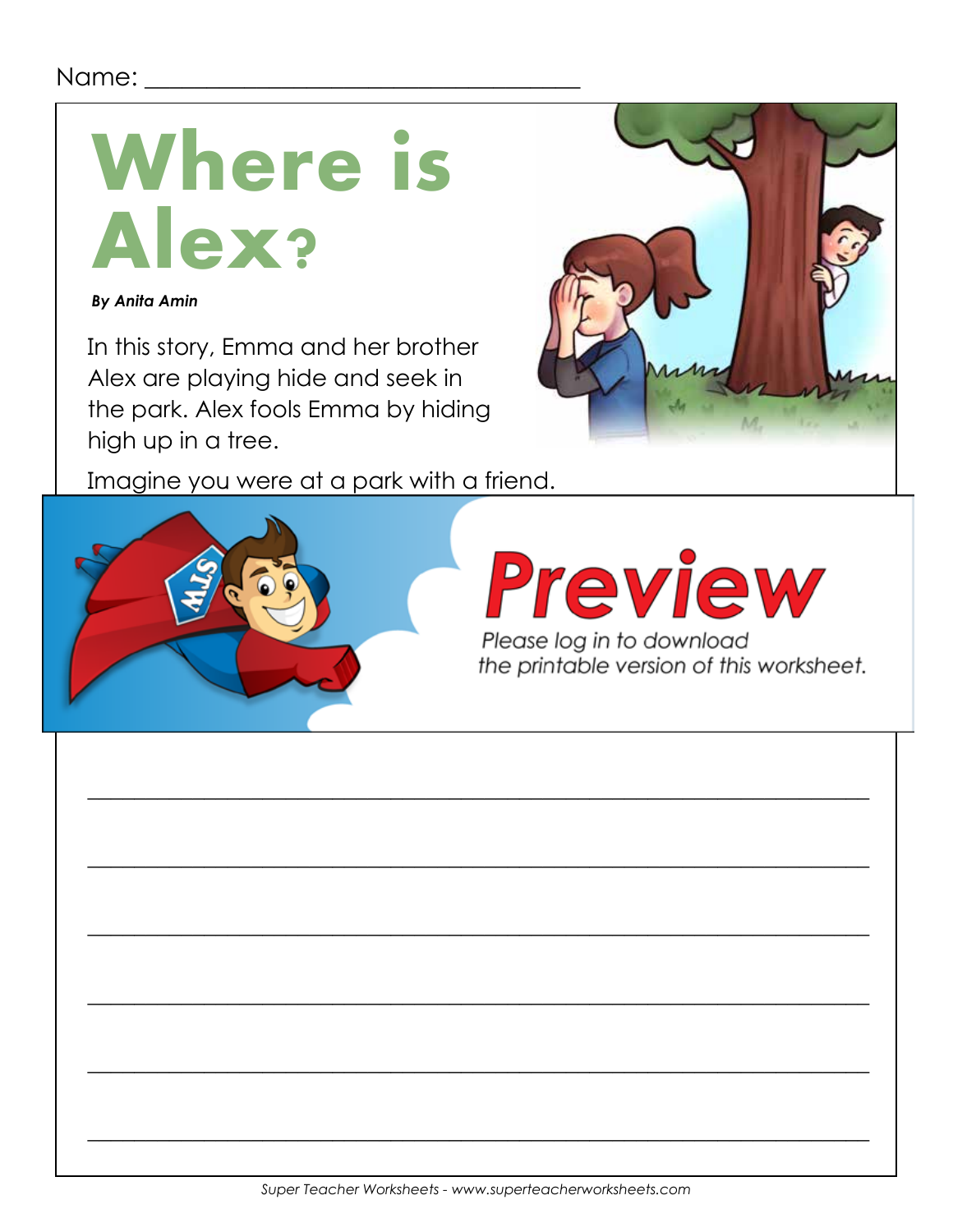# **ANSWER KEY**